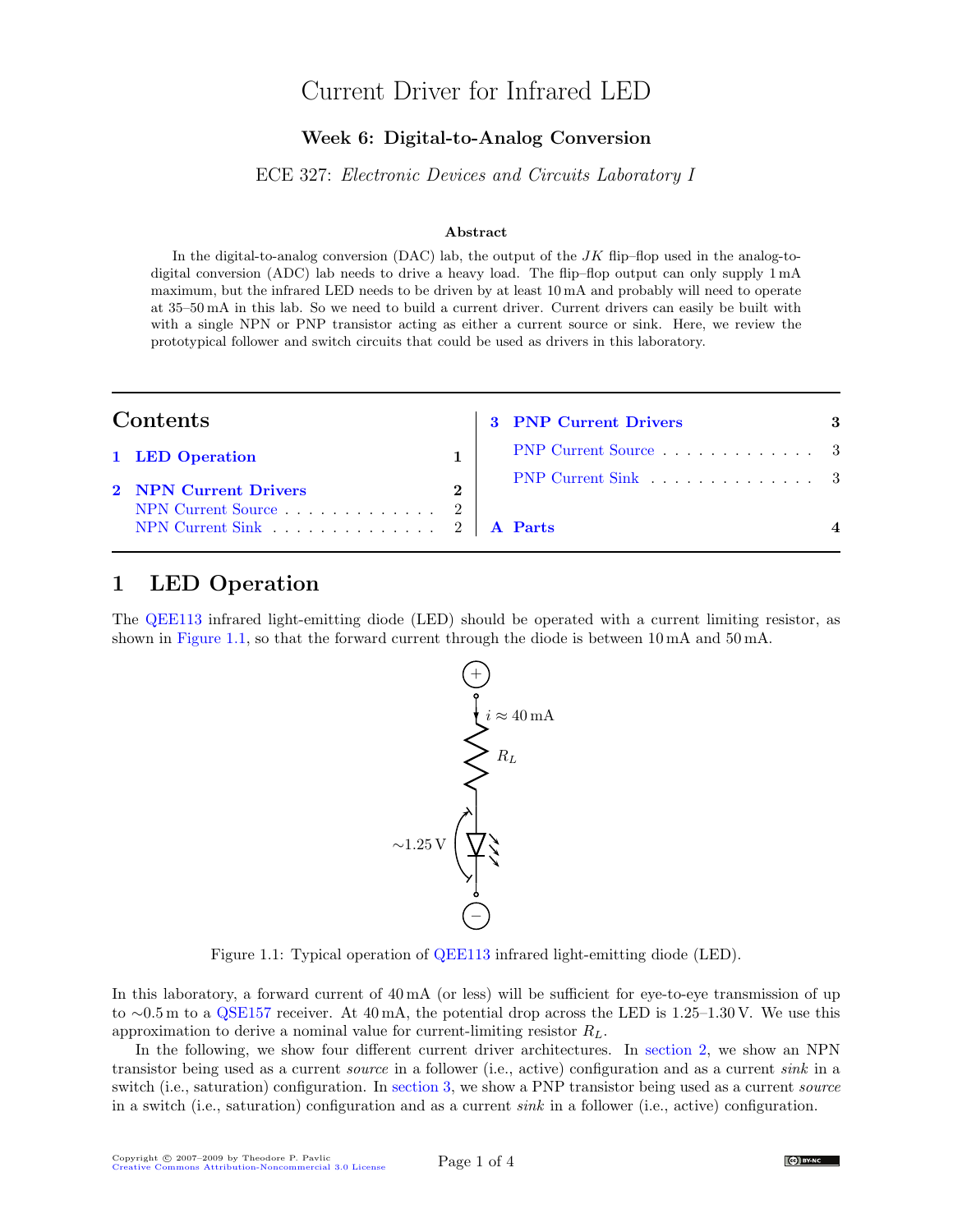### <span id="page-1-0"></span>2 NPN Current Drivers

In both driver configurations shown in [Figure 2.1,](#page-1-3) the current-limiting resistance  $R_L$  must be set to deliver  $i \approx 40 \,\mathrm{mA}$  to the LED.<sup>[1](#page-1-4)</sup>



<span id="page-1-3"></span>(a) NPN follower as current source

(b) NPN switch as current sink

Figure 2.1: NPN [\(2N3904\)](http://www.fairchildsemi.com/ds/2N/2N3904.pdf) current drivers for [QEE113](http://www.fairchildsemi.com/ds/QE/QEE113.pdf) infrared LED. The follower configuration in [\(a\)](#page-3-1) biases the transistor into active mode. The switch configuration in [\(b\)](#page-3-2) biases the transistor into saturation mode. Circuit values are shown for both high and low logic input Q. In the low case, transistor current is *cutoff*.

Although  $R_L$  can be implemented with a variable resistor (e.g., two adjacent pins of a potentiometer), tuning its value[2](#page-1-5) may have less of an impact than tuning the distance between the [QEE113](http://www.fairchildsemi.com/ds/QE/QEE113.pdf) and the [QSE157.](http://www.fairchildsemi.com/ds/QS/QSE158.pdf)

#### <span id="page-1-1"></span>NPN Current Source

In [Figure 2.1\(a\),](#page-3-1) with input  $Q$  high, the transistor is in *active* mode. A BJT transistor in this mode dynamically adjusts its effective collector-emitter resistance so that the base-emitter potential is maintained at approximately 0.65 V. Therefore, the resistor-diode combination is driven by 0 V or  $9.35$  V depending on whether  $Q$  is low or high, respectively. To make the high current equal to  $40 \text{ mA}$ , the current-limiting resistor

$$
R_L \approx \frac{8.1 \,\mathrm{V}}{40 \,\mathrm{mA}} = 202.5 \,\Omega. \tag{2.1}
$$

#### <span id="page-1-2"></span>NPN Current Sink

In [Figure 2.1\(b\),](#page-3-2) with input Q high, the transistor is in *saturation* mode. A BJT transistor in this mode is not able to reduce its collector-emitter potential any farther. So it assumes a value of approximately 0.2 V. Therefore, the resistor–diode combination is driven by 0 V or 9.8 V depending on whether  $Q$  is low or high, respectively. To make the high current equal to 40 mA, the current-limiting resistor

$$
R_L \approx \frac{8.55 \text{ V}}{40 \text{ mA}} = 213.75 \,\Omega. \tag{2.2}
$$

<sup>1</sup>Active-mode analysis uses rail-to-rail logic assumption that is untrue for TTL; however, BJT saturation mode is slow.

<span id="page-1-5"></span><span id="page-1-4"></span><sup>&</sup>lt;sup>2</sup>That is, increase current if too little power is received and decrease current if the receiver triggers too easily.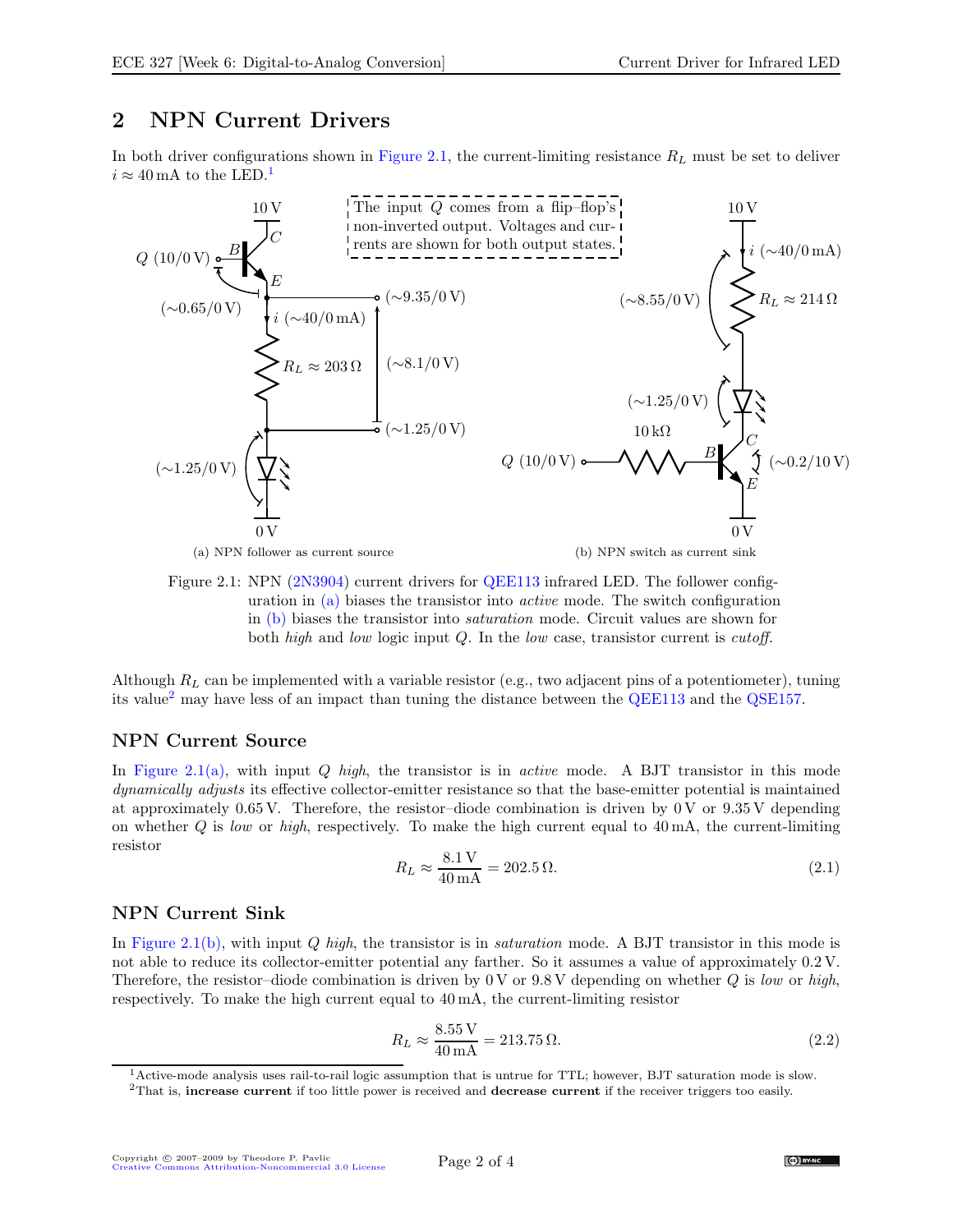### <span id="page-2-0"></span>3 PNP Current Drivers

In both driver configurations shown in [Figure 3.1,](#page-2-3) the current-limiting resistance  $R_L$  must be set to deliver  $i \approx 40 \,\mathrm{mA}$  to the LED.<sup>[3](#page-2-4)</sup> NOTE THAT  $\overline{Q}$ , NOT  $Q$ , is used as an input.



(a) PNP switch as current source

(b) PNP follower as current sink

<span id="page-2-3"></span>Figure 3.1: PNP [\(2N3906\)](http://www.fairchildsemi.com/ds/2N/2N3906.pdf) current drivers for [QEE113](http://www.fairchildsemi.com/ds/QE/QEE113.pdf) infrared LED. The switch configuration in [\(a\)](#page-3-1) biases the transistor into saturation mode. The follower configuration in [\(b\)](#page-3-2) biases the transistor into active mode. Circuit values are shown for both low and high input  $\overline{Q}$ . In the high case, transistor current is *cutoff*.

Although  $R_L$  can be implemented with a variable resistor (e.g., two adjacent pins of a potentiometer), tuning its value[4](#page-2-5) may have less of an impact than tuning the distance between the [QEE113](http://www.fairchildsemi.com/ds/QE/QEE113.pdf) and the [QSE157.](http://www.fairchildsemi.com/ds/QS/QSE158.pdf)

### <span id="page-2-1"></span>PNP Current Source

In [Figure 3.1\(b\),](#page-3-2) with input Q high, the transistor is in *saturation* mode. A BJT transistor in this mode is not able to reduce its collector-emitter potential any farther. So it assumes a value of approximately 0.2 V. Therefore, the resistor–diode combination is driven by 0 V or  $9.8$  V depending on whether Q is low or high, respectively. To make the high current equal to 40 mA, the resistor current-limiting resistor nominally be

$$
R_L \approx \frac{8.55 \text{ V}}{40 \text{ mA}} = 213.75 \,\Omega. \tag{3.1}
$$

#### <span id="page-2-2"></span>PNP Current Sink

In [Figure 3.1\(a\),](#page-3-1) with input  $Q$  high, the transistor is in *active* mode. A BJT transistor in this mode dynamically adjusts its effective collector-emitter resistance so that the base-emitter potential is maintained at approximately 0.65 V. Therefore, the resistor–diode combination is driven by 0 V or 9.35 V depending on whether  $Q$  is low or high, respectively. To make the high current equal to  $40 \text{ mA}$ , the resistor current-limiting resistor nominally be

$$
R_L \approx \frac{8.1 \,\mathrm{V}}{40 \,\mathrm{mA}} = 202.5 \,\Omega. \tag{3.2}
$$

 $3$ Active-mode analysis uses rail-to-rail logic assumption that is untrue for TTL; however, BJT saturation mode is slow.

<span id="page-2-5"></span><span id="page-2-4"></span><sup>&</sup>lt;sup>4</sup>That is, increase current if too little power is received and decrease current if the receiver triggers too easily.